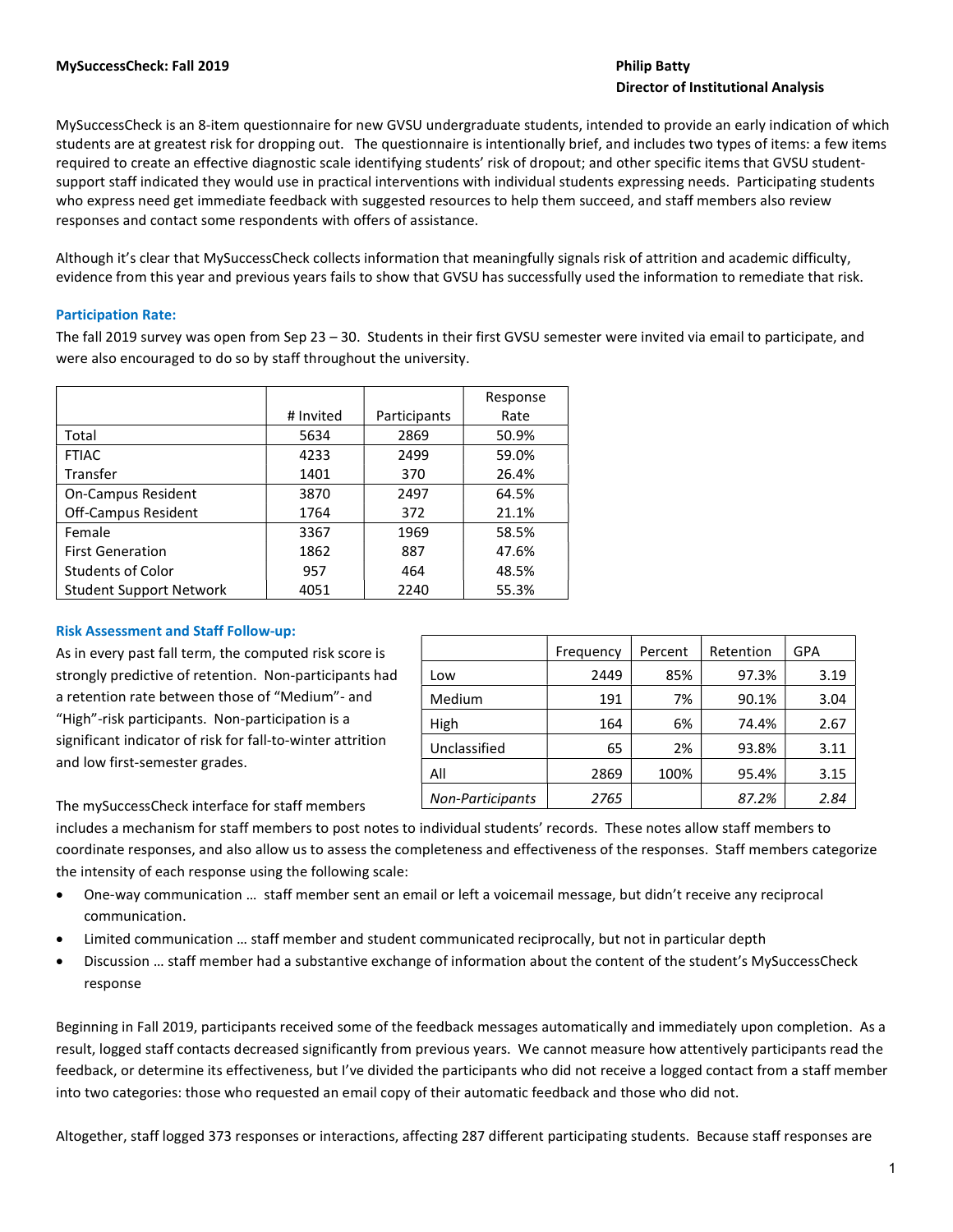reactive to needs expressed in students' responses, it not expected that every student would elicit a response. A total of 401 participants chose to receive their feedback by email. Of those, 35 also received a logged contact from a staff member.

|              |                   |         | N           |                 | Retention |                      |                 |       |
|--------------|-------------------|---------|-------------|-----------------|-----------|----------------------|-----------------|-------|
|              | <b>Discussion</b> | Limited | One-<br>way | Email<br>report | None      | Any Staff<br>Contact | Email<br>Report | None  |
| Low          | 6                 |         | 35          | 349             | 2058      | 90.5%                | 98.9%           | 97.2% |
| Medium       | 32                | 10      | 31          | 13              | 105       | 84.9%                | 100.0%          | 92.4% |
| High         | 55                | 15      | 89          | 0               | 5         | 74.2%                | $\qquad \qquad$ | 80.0% |
| Unclassified | 0                 | 0       |             | 4               | 60        | 100.0%               | 75.0%           | 96.7% |
| All          | 93                | 26      | 156         | 366             | 2228      | 79.3%                | 98.6%           | 96.9% |

#### Survey Item Breakdown:

Responses to each of the survey items except "do you need a textbook?" have a statistically significant association with fall-to-winter retention. In addition, several of the questions are significantly associated with first semester grades as noted below.

# If I need extra help to be successful in my coursework, I know where to go at GVSU to receive academic support

|                            |           |         |           |                 | Staff Response (row sums to 100%) |         |         |      |
|----------------------------|-----------|---------|-----------|-----------------|-----------------------------------|---------|---------|------|
|                            | Freguency | Percent | Retention | <b>Fall GPA</b> | Discussion                        | Limited | One-wav | None |
| Agree Strongly             | 975       | 34%     | 96.1%     | 3.17            | 2%                                | 0%      | 3%      | 95%  |
| Agree                      | 1478      | 52%     | 95.1%     | 3.16            | 4%                                | 1%      | 6%      | 89%  |
| Neither Agree nor Disagree | 273       | 10%     | 95.6%     | 3.11            | 4%                                | 1%      | 8%      | 87%  |
| <b>Disagree</b>            | 104       | 4%      | 95.2%     | 2.87            | 5%                                | 3%      | 10%     | 82%  |
| Disagree Strongly          | 13        | 0%      | 76.9%     | 2.96            | 0%                                | 0%      | 38%     | 62%  |

### I plan to continue at GVSU next year (Fall 2018)

|                            |           |         |           |                 | Staff Response (row sums to 100%) |         |         |      |
|----------------------------|-----------|---------|-----------|-----------------|-----------------------------------|---------|---------|------|
|                            | Freguency | Percent | Retention | <b>Fall GPA</b> | <b>Discussion</b>                 | Limited | One-way | None |
| Agree Strongly             | 1695      | 60%     | 97.7%     | 3.18            | 0%                                | 0%      | 2%      | 98%  |
| Agree                      | 857       | 30%     | 95.7%     | 3.14            | 2%                                | 1%      | 3%      | 94%  |
| Neither Agree nor Disagree | 234       | 8%      | 84.2%     | 3.02            | 24%                               | 4%      | 35%     | 36%  |
| <b>Disagree</b>            | 35        | 1%      | 60.0%     | 2.92            | 31%                               | 20%     | 46%     | 3%   |
| Disagree Strongly          | 9         | 0%      | 77.8%     | 2.95            | 44%                               | 22%     | 33%     | 0%   |

#### I feel like I belong at GVSU

|                            |           |         |           |                 | Staff Response (row sums to 100%) |         |         |      |
|----------------------------|-----------|---------|-----------|-----------------|-----------------------------------|---------|---------|------|
|                            | Frequency | Percent | Retention | <b>Fall GPA</b> | Discussion                        | Limited | One-wav | None |
| Agree Strongly             | 1040      | 36%     | 97.6%     | 3.14            | 1%                                | 0%      | 1%      | 98%  |
| Agree                      | 1358      | 48%     | 96.0%     | 3.18            | 2%                                | 1%      | 4%      | 92%  |
| Neither Agree nor Disagree | 331       | 12%     | 89.1%     | 3.06            | 8%                                | 2%      | 15%     | 74%  |
| <b>Disagree</b>            | 105       | 4%      | 85.7%     | 3.11            | 24%                               | 4%      | 28%     | 45%  |
| Disagree Strongly          | 19        | 1%      | 94.7%     | 3.00            | 16%                               | 16%     | 37%     | 32%  |